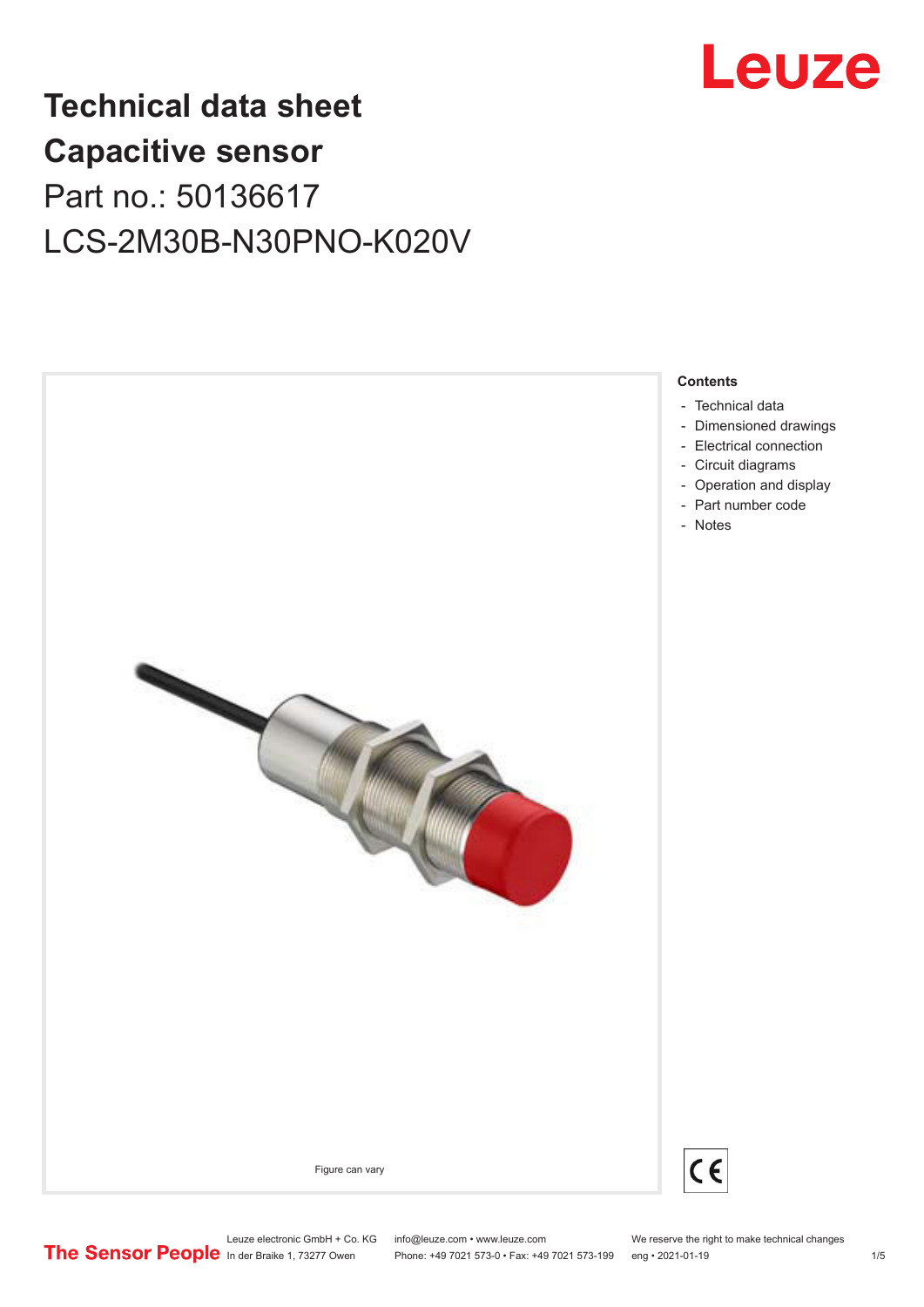## <span id="page-1-0"></span>**Technical data**

# Leuze

| <b>Basic data</b>                              |                              | <b>Environmental data</b>    |
|------------------------------------------------|------------------------------|------------------------------|
| <b>Series</b>                                  | LCS-2                        | Ambient temperature,         |
| Switching distance S <sub>n</sub>              | $230$ mm                     |                              |
| <b>Assured switching distance</b>              | 24.3 mm                      | <b>Certifications</b>        |
| <b>Electrical data</b>                         |                              | Degree of protection         |
|                                                |                              | <b>Protection class</b>      |
| <b>Protective circuit</b>                      | Polarity reversal protection | <b>Standards applied</b>     |
|                                                | Short circuit protected      | <b>Correction factors</b>    |
| Performance data                               |                              |                              |
| Supply voltage U <sub>B</sub>                  | 10  30 V, DC                 | Acetone                      |
| <b>Residual ripple</b>                         | 010%                         | <b>Acrylic resin</b>         |
| <b>Open-circuit current</b>                    | 10 mA                        | <b>Alcohol</b>               |
| Temperature drift, max. (in % of S,)           | 10 %                         | Ammonia                      |
| Repeatability, max. (in % of S.)               | 5%                           | Aniline                      |
| <b>Rated operating current</b>                 | 200 mA                       | <b>Gasoline</b>              |
|                                                |                              | <b>Celluloid</b>             |
| <b>Outputs</b>                                 |                              | Liquid chlorine<br>Ebonite   |
| Number of digital switching outputs 1 Piece(s) |                              | <b>Epoxy resin</b>           |
|                                                |                              | Crude oil                    |
| <b>Switching outputs</b>                       |                              | <b>Ethanol</b>               |
| <b>Type</b>                                    | Digital switching output     | Ethylene glycol              |
| Voltage type                                   | DC                           | Freon R22 and 502 (liq       |
| <b>Switching output 1</b>                      |                              | Grain                        |
| <b>Assignment</b>                              | Connection 1, conductor 2    | Glass                        |
| <b>Switching element</b>                       | Transistor, PNP              | Glycerin                     |
| <b>Switching principle</b>                     | NO (normally open)           | <b>Rubber</b>                |
|                                                |                              | Wood, wet                    |
| <b>Timing</b>                                  |                              | Wood, dry                    |
| <b>Switching frequency</b>                     | 100 Hz                       | <b>Carbon dioxide</b>        |
|                                                |                              | Air                          |
| <b>Connection</b>                              |                              | <b>Marble</b>                |
| <b>Number of connections</b>                   | 1 Piece(s)                   | Flour                        |
|                                                |                              | <b>Melamine resin</b>        |
| <b>Connection 1</b>                            |                              | Milk powder                  |
| <b>Function</b>                                | Signal OUT                   | <b>Nylon</b>                 |
|                                                | Voltage supply               | Oil-containing paper         |
| <b>Type of connection</b>                      | Cable                        | Paper                        |
| Cable length                                   | 2,000 mm                     | Polyamide                    |
| <b>Sheathing material</b>                      | <b>PVC</b>                   | Polyester resin              |
| <b>Number of conductors</b>                    | 3-wire                       | Pressboard                   |
| Wire cross section                             | $0.35$ mm <sup>2</sup>       | <b>PTFE</b>                  |
|                                                |                              | Quartz glass                 |
| <b>Mechanical data</b>                         |                              | Salt                         |
| Design                                         | Cylindrical                  | Sand                         |
| <b>Thread size</b>                             | M30 x 1.5 mm                 | Water                        |
| Dimension (Ø x L)                              | 30 mm x 85 mm                | <b>Cement dust</b>           |
| <b>Type of installation</b>                    | Non-embedded                 | Sugar                        |
| <b>Housing material</b>                        | Metal                        | <b>Classification</b>        |
| Sensing face material                          | Plastic, Polybutylene (PBT)  |                              |
| <b>Cover material</b>                          | Plastic, Polybutylene (PBT)  | <b>Customs tariff number</b> |
| <b>Operation and display</b>                   |                              | eCl@ss 5.1.4                 |
|                                                |                              | eCl@ss 8.0                   |
| Type of display                                | LED                          | eCl@ss 9.0                   |

### **Ambient temperature, operation** -25 ... 70 °C **Certifications Degree of protection** IP 67 **Protection class** III **Standards applied** IEC 60947-5-2 **Correction factors Acetone** 0.75 **Acrylic resin** 0.1 ... 0.25 **Alcohol** 0.85 **Ammonia** 0.7 ... 0.85 **Aniline** 0.4 **Gasoline** 0.1 **Celluloid** 0.15 **Liquid chlorine** 0.1 **Ebonite** 0.15 **Epoxy resin** 0.15 ... 0.35 **Crude oil** 0.05 **Ethanol** 0.85 **Ethylene glycol** 0.93 **Freon R22 and 502 (liquid)** 0.35 **Grain** 0.15 ... 0.3 **Glass** 0.2 ... 0.55 **Glycerin** 0.98 **Rubber** 0.15 ... 0.9 **Wood, wet** 0.6 ... 0.85 **Wood, dry** 0.1 ... 0.4 **Carbon dioxide** 0 **Air** 0 **Marble** 0.5 **Flour** 0.05 **Melamine resin** 0.25 ... 0.55 **Milk powder** 0.2 **Nylon** 0.2 ... 0.3 **Oil-containing paper** 0.25 **Paper** 0.1 **Polyamide** 0.3 **Polyester resin** 0.15 ... 0.5 **Pressboard** 0.1 ... 0.3 **PTFE** 0.1 **Quartz glass** 0.2 **Salt** 0.35 **Sand** 0.15 ... 0.3 **Water** 1 **Cement dust** 0.25 **Sugar** 0.15 **Classification Customs tariff number** 85365019 **eCl@ss 5.1.4** 27270102 **eCl@ss 8.0** 27270102 **eCl@ss 9.0** 27270102 **eCl@ss 10.0** 27270102 **eCl@ss 11.0** 27270102

**Number of LEDs** 1 Piece(s) **Operational controls** Multiturn potentiometer **Function of the operational control** Sensitivity adjustment **Switching distance, adjustable** Yes

Leuze electronic GmbH + Co. KG info@leuze.com • www.leuze.com We reserve the right to make technical changes<br>
The Sensor People in der Braike 1, 73277 Owen Phone: +49 7021 573-0 • Fax: +49 7021 573-199 eng • 2021-01-19

Phone: +49 7021 573-0 • Fax: +49 7021 573-199 eng • 2021-01-19 2/5

**ETIM 5.0** EC002715 **ETIM 6.0** EC002715 **ETIM 7.0** EC002715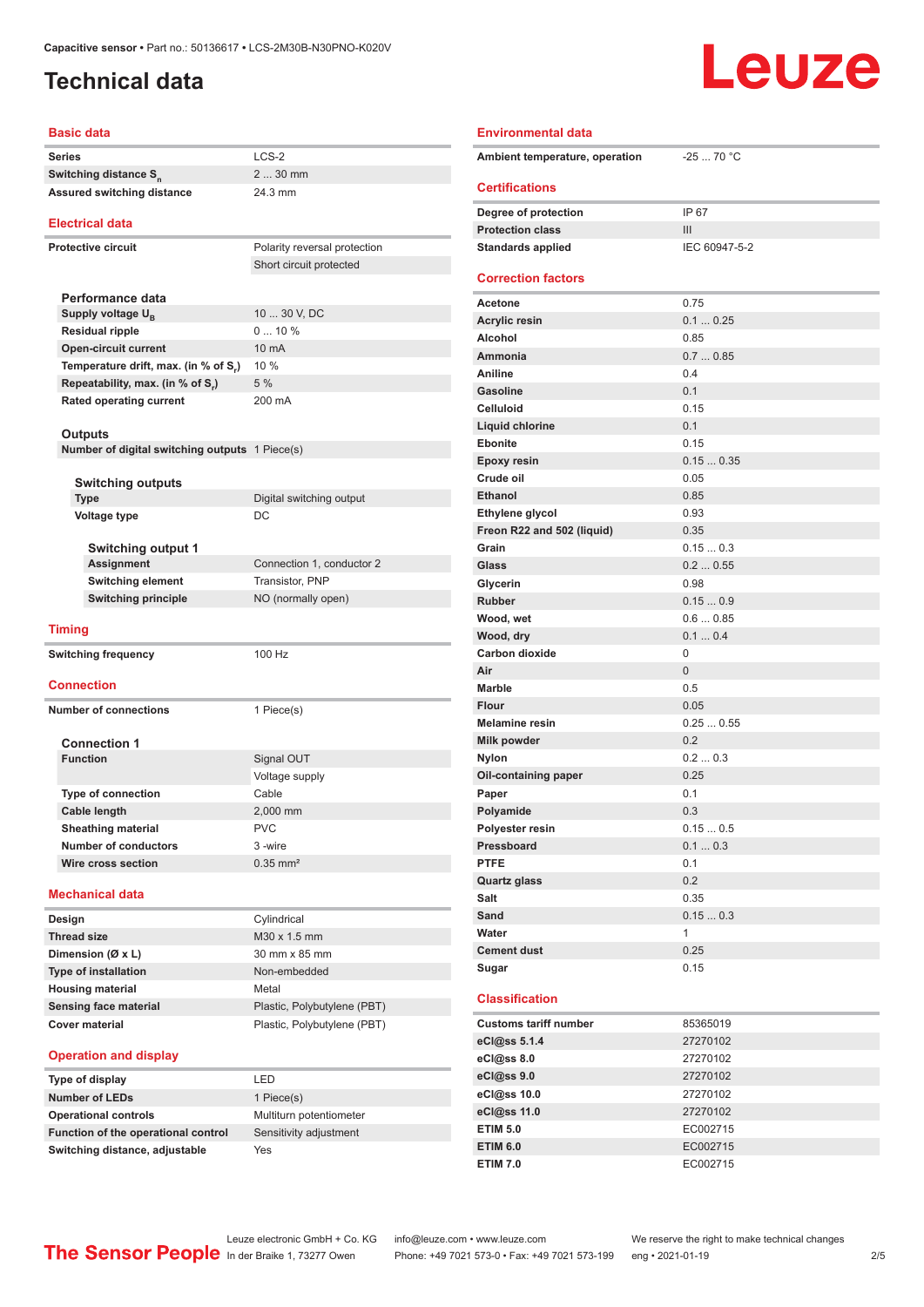### <span id="page-2-0"></span>**Dimensioned drawings**

All dimensions in millimeters



### **Electrical connection**

### **Connection 1**

| <b>Function</b>           | Signal OUT             |
|---------------------------|------------------------|
|                           | Voltage supply         |
| Type of connection        | Cable                  |
| Cable length              | 2,000 mm               |
| <b>Sheathing material</b> | <b>PVC</b>             |
| Number of conductors      | 3-wire                 |
| Wire cross section        | $0.35$ mm <sup>2</sup> |
|                           |                        |

### **Conductor color Conductor assignment**

| <b>Brown</b> | 10 - 30 V DC |
|--------------|--------------|
| <b>Black</b> | <b>OUT</b>   |
| <b>Blue</b>  | <b>GND</b>   |

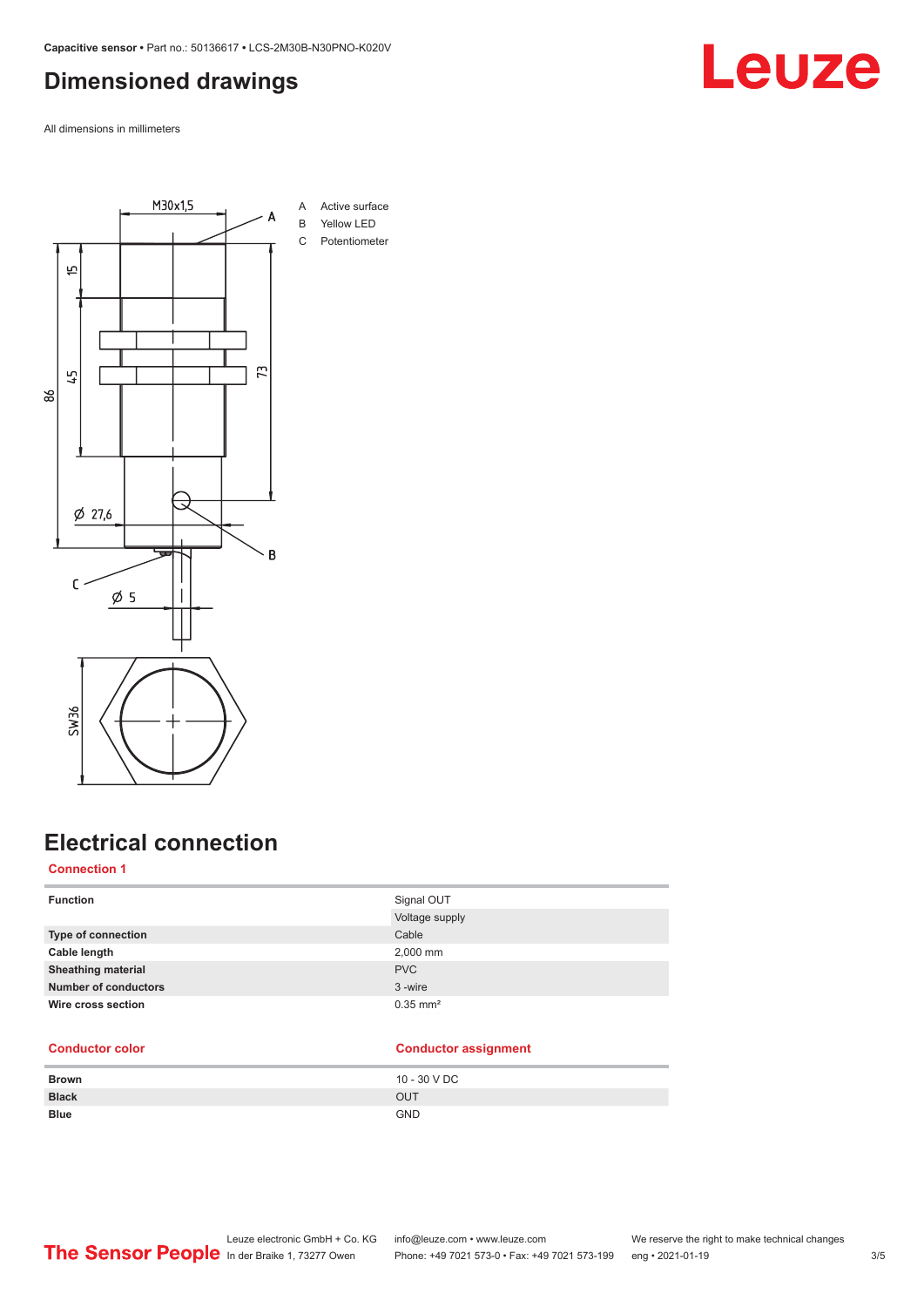### <span id="page-3-0"></span>**Circuit diagrams**





# **Operation and display**

**LED Display Meaning**

**1** Yellow, continuous light Switching output/switching state

### **Part number code**

Part designation: **LCS-ABBBC-DDDEFF-GHHHIJJJ KK**

| <b>LCS</b>  | <b>Operating principle</b><br>LCS: capacitive sensor                                                                                                                                                                                                                                                                                                                                                                                                                                                                                                                                                                                                                                                                                                                                                                       |
|-------------|----------------------------------------------------------------------------------------------------------------------------------------------------------------------------------------------------------------------------------------------------------------------------------------------------------------------------------------------------------------------------------------------------------------------------------------------------------------------------------------------------------------------------------------------------------------------------------------------------------------------------------------------------------------------------------------------------------------------------------------------------------------------------------------------------------------------------|
| A           | <b>Series</b><br>1: series 1 "Extended"<br>2: series 2 "Advanced"                                                                                                                                                                                                                                                                                                                                                                                                                                                                                                                                                                                                                                                                                                                                                          |
| <b>BBB</b>  | Design<br>M12: series with M12 x 1 external thread<br>M18: series with M18 x 1 external thread<br>M30: series with M30 x 1.5 external thread<br>Q40: series in cubic design, length 40 mm<br>Q54: series in cubic design, length 54 mm                                                                                                                                                                                                                                                                                                                                                                                                                                                                                                                                                                                     |
| $\mathbf c$ | <b>Housing material</b><br>B: brass<br>M: metal<br>P: plastic/PBT<br>T: PTFE                                                                                                                                                                                                                                                                                                                                                                                                                                                                                                                                                                                                                                                                                                                                               |
| <b>DDD</b>  | Measurement range / type of installation<br>F03: typ. range limit 3.0 mm / embedded installation<br>F04: typ. range limit 4.0 mm / embedded installation<br>F05: typ. range limit 5.0 mm / embedded installation<br>F06: typ. range limit 6.0 mm / embedded installation<br>F08: typ. range limit 8.0 mm / embedded installation<br>F10: typ. range limit 10.0 mm / embedded installation<br>F15: typ. range limit 15.0 mm / embedded installation<br>F20: typ. range limit 20.0 mm / embedded installation<br>N06: typ. range limit 6.0 mm / non-embedded installation<br>N08: typ. range limit 8.0 mm / non-embedded installation<br>N15: typ. range limit 15.0 mm / non-embedded installation<br>N25: typ. range limit 25.0 mm / non-embedded installation<br>N30: typ. range limit 30.0 mm / non-embedded installation |
| Е           | <b>Output function</b><br>B: NC and NO contact<br>N: NPN<br>P: PNP                                                                                                                                                                                                                                                                                                                                                                                                                                                                                                                                                                                                                                                                                                                                                         |
| <b>FF</b>   | Switching<br>NC: normally closed contact<br>NO: normally open contact<br>NP: programmable                                                                                                                                                                                                                                                                                                                                                                                                                                                                                                                                                                                                                                                                                                                                  |
| G           | <b>Connection cable</b><br>K: cable<br>n/a: no cable                                                                                                                                                                                                                                                                                                                                                                                                                                                                                                                                                                                                                                                                                                                                                                       |
| <b>HHH</b>  | Cable length<br>020: length 2,000 mm<br>003: length 300 mm<br>n/a: no cable                                                                                                                                                                                                                                                                                                                                                                                                                                                                                                                                                                                                                                                                                                                                                |